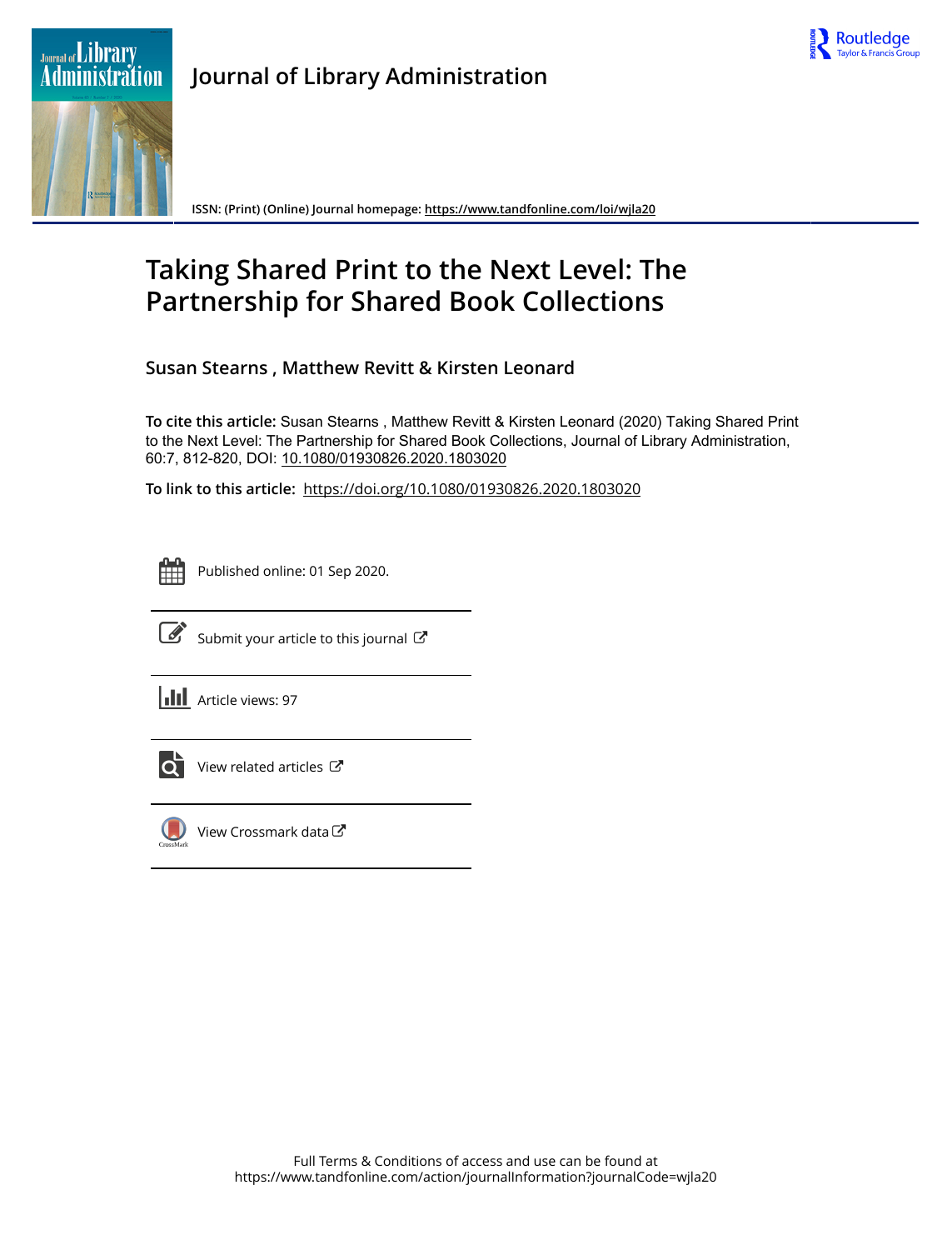#### <span id="page-1-0"></span>LIBRARY NETWORKING AND CONSORTIA

Taylor & Francis Group Check for updates

Routledae

George Machovec, Executive Director, Colorado Alliance of Research Libraries, Denver, CO, USA

#### COLUMN EDITOR'S NOTE

This column focuses on formal collaboration and networking among libraries through consortia. It offers in-depth examinations of issues facing modern library consortia including (but not limited to) e-resource licensing, ebooks, next generation integrated library systems, shared print programs, resource sharing, shared digital repositories, governance, planning, open educational resources, affordable learning and other relevant topics to library consortia. Contributions are accepted for this column and must be submitted to George Machovec (george@coalliance.org). Contact the column editor for suggested topics, deadlines and formatting.

## Taking Shared Print to the Next Level: The Partnership for Shared Book Collections

## Susan Stearns<sup>a</sup>, Matthew Revitt<sup>b</sup>, and Kirsten Leonard<sup>c</sup>

<sup>a</sup>Project Director, Eastern Academic Scholars' Trust (EAST), Boston, MA, USA; <sup>b</sup>Special Collections and Maine Shared Collections Librarian, University of Maine, Orono, ME, USA; 'Executive Director, Private Academic Library Network of Indiana (PALNI), Indianapolis, IN, USA

#### ABSTRACT

This article introduces the Partnership for Shared Book Collections, a federation of monograph shared print programs. Collaboration of programs at the network level allows for:

- Reducing the cost of retaining the scholarly record through shared distribution of commitments;
- De-duplicating efforts;
- Developing and promoting evidence-based best practices;
- Increasing the effectiveness of communication with end-users and funders;
- Tackling large-scale projects and research that are out of reach for individual shared print programs. This shared stewardship of collection is critical as local resources are depleted due to the COVID-19 pandemic and access to print for digitization increases.

#### **KEYWORDS**

Shared print; shared collections; collective collections; monographs; collaboration; retention; library costs; Partnership for Shared Book Collections; print archiving; Rosemont Shared Print Alliance

## **Introduction**

This article introduces the Partnership for Shared Book Collections, whose mission is to "Coordinate collaboration among shared print monograph initiatives and collections in North America to support cost-effective retention and access to shared print monograph collections" (Partnership for Shared Book Collections, [2020a](#page-9-0)).

CONTACT Susan Stearns a sstearns@blc.org **a** Project Director, Eastern Academic Scholars' Trust (EAST) c/o Boston Library Consortium, 401 Edgewater Place, Suite 600, Wakefield, MA 01880, USA. 2020 The Author(s). Published with license by Taylor & Francis Group, LLC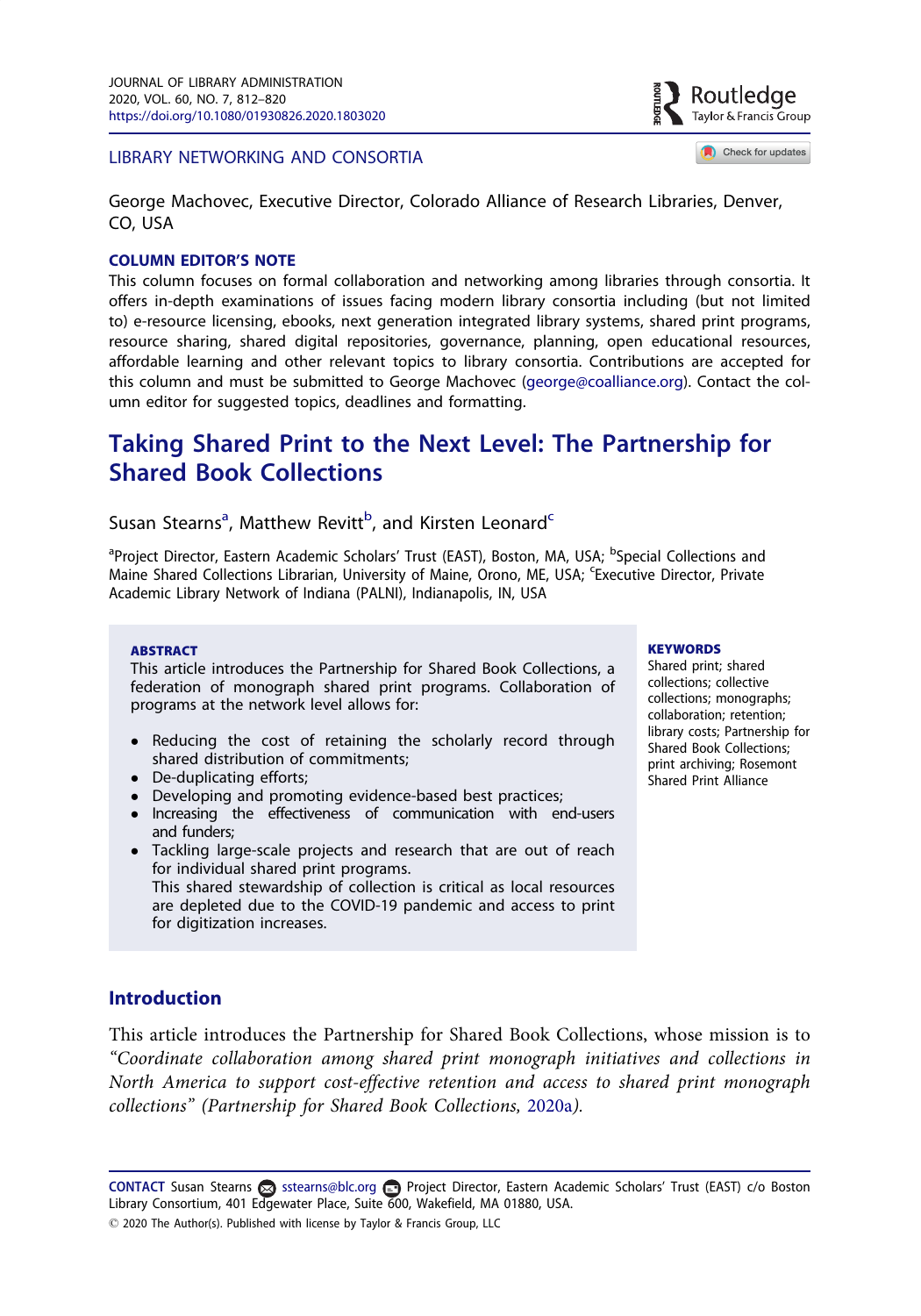<span id="page-2-0"></span>Academic and research libraries have long collaborated to preserve and protect the print scholarly record and ensure it is accessible for research, scholarship, and learning while sharing costs. Examples of formal collaboration at the local and regional level, often including a shared storage facility, abound across North America from ReCAP and the Five Colleges Repository in the eastern United States to the University of California System in the west and the Keep@Downsview repository in Ontario, Canada. These off-site storage facilities allow their member libraries to provide access to (often infrequently used) books and journals for their users while preserving onsite library space for the variety of new services today's digital library offers. With the recent global pandemic, they can often provide digital access to content that is inaccessible in physical library collections which remain closed. Preserving print copies prepares for whatever next challenge libraries and their collections may face.

Over the last decade, the pressure on physical space in libraries has increased with libraries recognizing the need to collaborate more widely to ensure that scholarly content is available to their local stakeholders even as they must undertake ever broader programs of de-selection and weeding. The result has been the growth of large-scale shared print programs focused on preserving and protecting both scholarly monographs and print serials and journals. Unlike repositories such as those referenced above, these collective collections (Wikipedia Contributors, [2020](#page-9-0)) are typically de-centralized with participating libraries making long-term commitments to retain agreed upon books and journals in their local collections while ensuring access to them from their shared print partners through standard inter-library loan.

Programs such as the Eastern Academic Scholars' Trust, the Western Regional Storage Trust (WEST), the Maine Shared Collections Cooperative, the HathiTrust Shared Print Program, and SCELC are examples of large-scale shared print initiatives that have grown to protect and preserve some 40 million monographs and well over 100,000 journal titles in the past few years. While these are examples of how shared print often evolved at the regional level, the Partnership, as a federaion of these regional programs, is taking monograph shared print to the national level.

Shared print programs give their member libraries flexibility in managing their collections at scale as part of a larger collection, thereby saving costs as well as expanding access. In addition, new groups of libraries are interesting in forming shared print programs to bring their unique titles under protection and benefit from shared print collaboration. And even established shared print programs seek ways to improve services, reduce risk of loss of the scholarly record, influence providers, and manage costs through collaboration. Such shared stewardship of collections is critical as local resources are depleted due to the COVID-19 pandemic. While access to print collections has been limited for the past few months, with digital access becoming a necessity, much of this content is only available because of the digitization of print content that libraries have been protecting through their participation in shared print programs.

By working together shared print programs can achieve efficiencies of scale including:

- Reduce the cost of retaining the scholarly record through shared distribution of commitments;
- De-duplicate efforts;
- Develop and promote evidence-based best practices;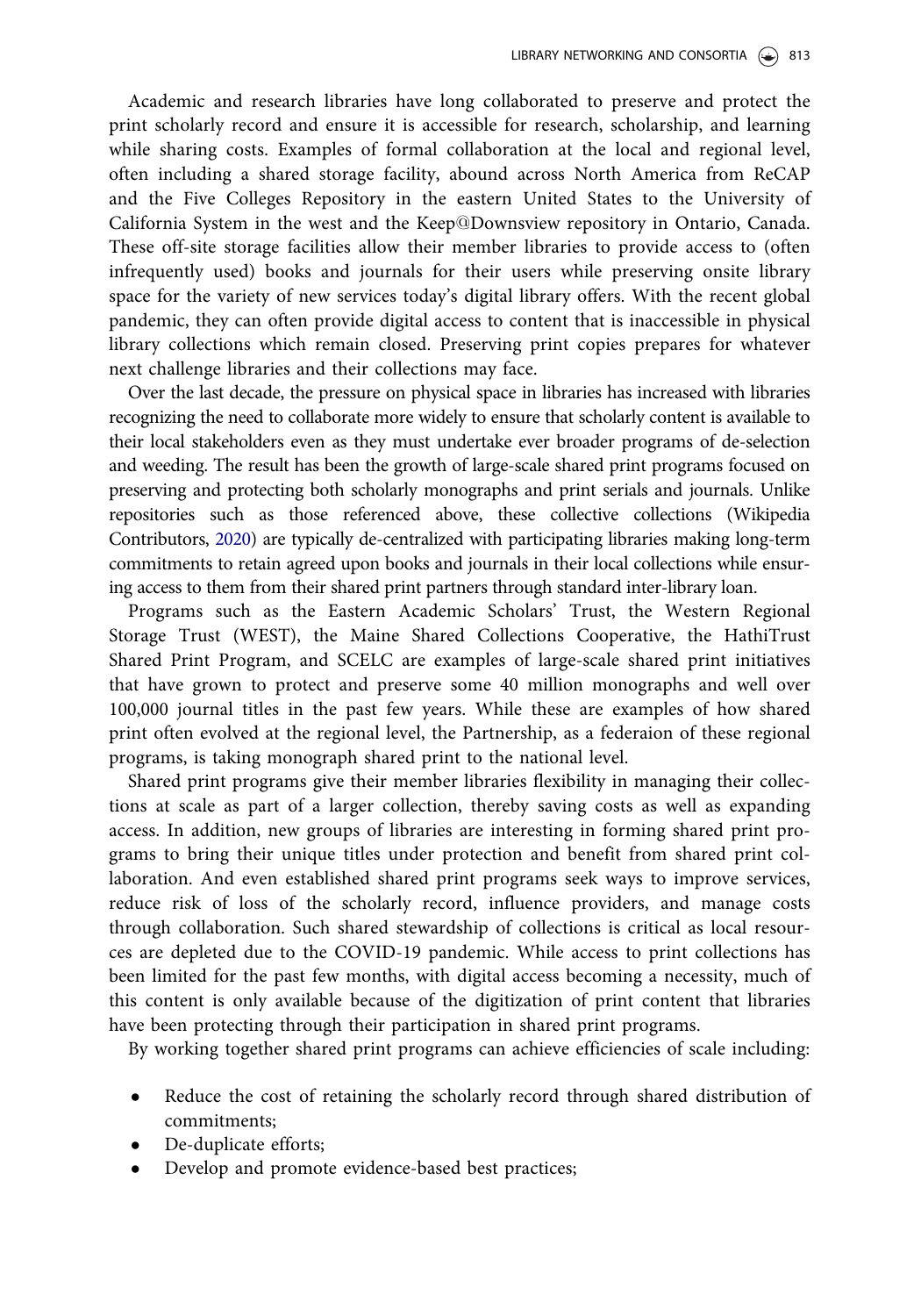Increase the effectiveness of communication with end-users and funders, as well tackle large scale projects and research issues that are out of reach for individual shared print programs.

## Background

The Partnership grew out of meetings to address the question of how to develop and sustain an infrastructure that would capitalize on opportunities for collaboration and cooperation across the growing number of shared print initiatives. With financial support from the Andrew W. Mellon Foundation, in April of 2018 the Eastern Academic Scholars' Trust (EAST) hosted a summit with representatives from over 25 shared print programs in North America as well as leaders in preservation and scholarly communications including OCLC and the Library of Congress. Over a two-day period, the group was invited to envision a robust future for shared print with a focus on scholarly monographs, to commit to join community-based action in support of preserving and protecting the print scholarly record, and ensuring its availability for students, scholars, and researchers.

The summit resulted in identifying a set of key priorities for shared print's future as well as the formation of a set of Working Groups to focus on these priorities. Among the priorities was the establishment of a formal enterprise focused on coordinating and directing the efforts of shared print. It was generally agreed that a federated organizational structure would work most effectively and that such an organization should focus on best practices and standards, identify research (particularly in the area of risk) needed for shared print, develop compelling narratives for the stakeholder audiences, and encourage the development of an open data infrastructure in support of shared print.

In December of 2018, a second summit was convened to review the recommendations of the Working Groups. Through discussion, the participants reached agreement on:

- Preliminary statements of mission, vision and principle for a new federation called The Partnership for Shared Book Collections (Partnership for Shared Book Collections, [2020a](#page-9-0))
- Reconfiguration of the original Working Groups into the following with a formal Steering Committee to provide oversight:
	- Governance and Membership
	- Services and Business Model<br>• Outreach and Engagement
	- Outreach and Engagement<br>• Risk Research
	- Risk Research
	- Best Practices
	- Open Retention Data.
- Working closely with the Rosemont Shared Print Alliance, a collaboration of serials and journals print programs.
- Determining to use 2019 as a "transition year" that would allow the Partnership to formalize its governance and membership models as well as develop a suite of initial service offerings.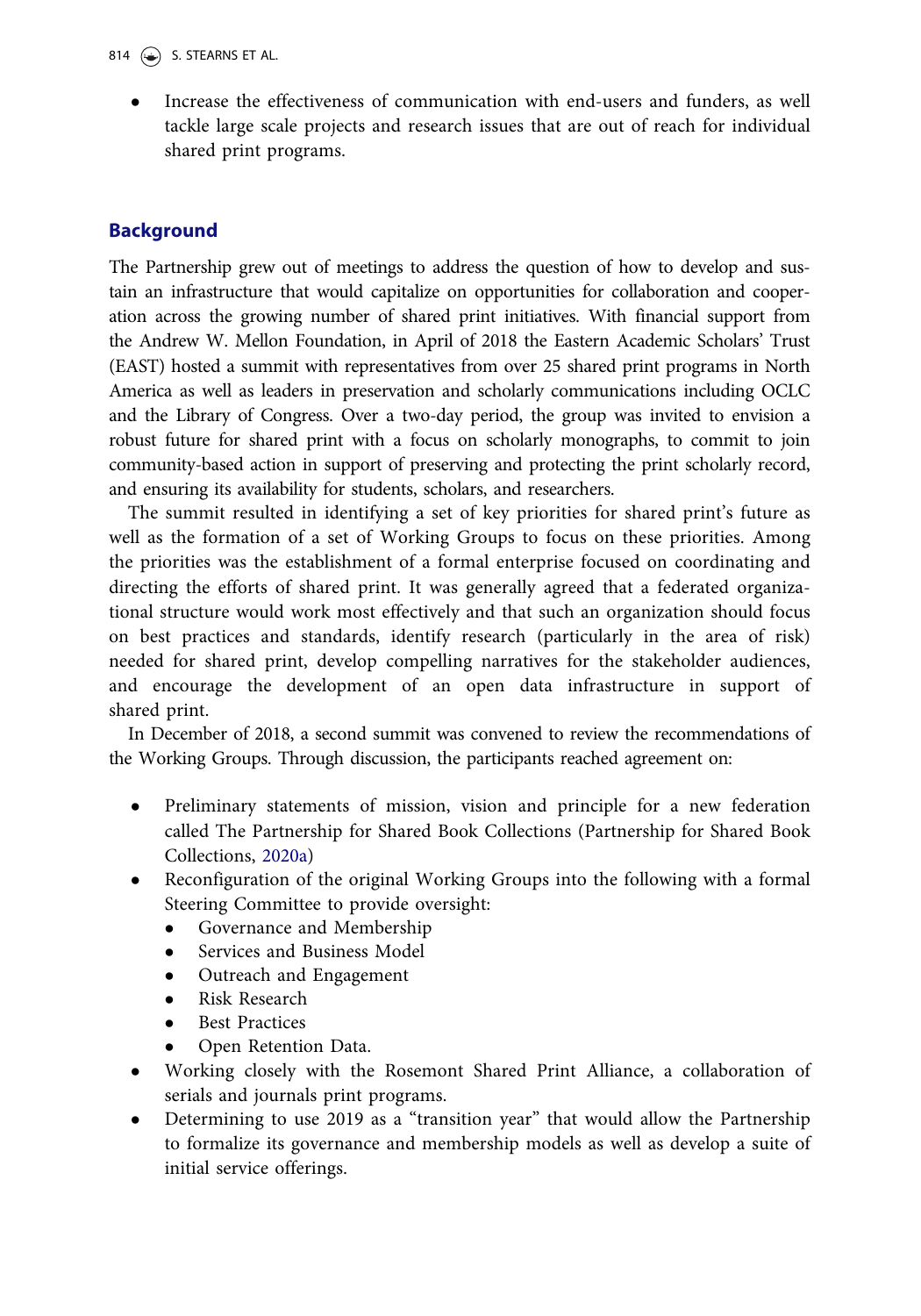<span id="page-4-0"></span>During this transition year, further meetings were held to solicit feedback from the shared print community and other stakeholders. The feedback received included:

- The core nature of the Partnership should be identified collaboration and collective action or data repository service?
- Cost is a critical factor for shared print programs that should be balanced with the need to have dedicated staff to advance the collaboration and support accountability.
- The types of membership in the organization were also discussed, including the importance of engaging with organizations that are not shared print programs such as the Library of Congress, national libraries, and other organizations.

Additional feedback indicated a desire for the Partnership to be a federated organization, with lightweight, efficient and nimble governance that would not pose a barrier to either participation or progress. But also that the level of governance should be sufficiently robust to indicate the seriousness of the endeavor and ensure sufficient member representation. While developing the final governance structure the Partnership Steering Committee was fully aware of an article by Roger Schonfeld (Schonfeld, [2019\)](#page-9-0) that included a discussion of the challenges of creating new organizational structures. A Governance and Membership Working Group, consisting of consortial leaders, collections and shared print experts, and library leaders was appointed to develop a governance structure and membership agreement. Having representation from across various consortia on this Working Group definitely helped ensure buy-in when it was time for their programs to formally join the Partnership.

Throughout its evolution, the Partnership has greatly benefited from the expertise of outside entities including: OCLC, the California Digital Library, Center for Research Libraries, Ithaka  $S + R$ , and Library of Congress and will continue to do so in the future, even if those organizations are not members of the Partnership. The Partnership has intentionally not made membership in the Partnership a requirement for individuals to participate in working groups in order to ensure participation by those with specific expertise.

## The formal launch of the partnership

The formal launch of the Partnership for Shared Book Collections organization and website (Partnership for Shared Book Collections, [2020a\)](#page-9-0) was done at ALA midwinter in January 2020 with an announcement of the founding members:

- Colorado Alliance of Research Libraries
- ConnectNY
- Eastern Academic Scholars' Trust (EAST)
- MCLS/MI-SPI
- Maine Shared Collections Cooperative (MSCC)
- Private Academic Library Network of Indiana (PALNI)
- SCELC Shared Print Program
- Washington Research Library Consortium (WRLC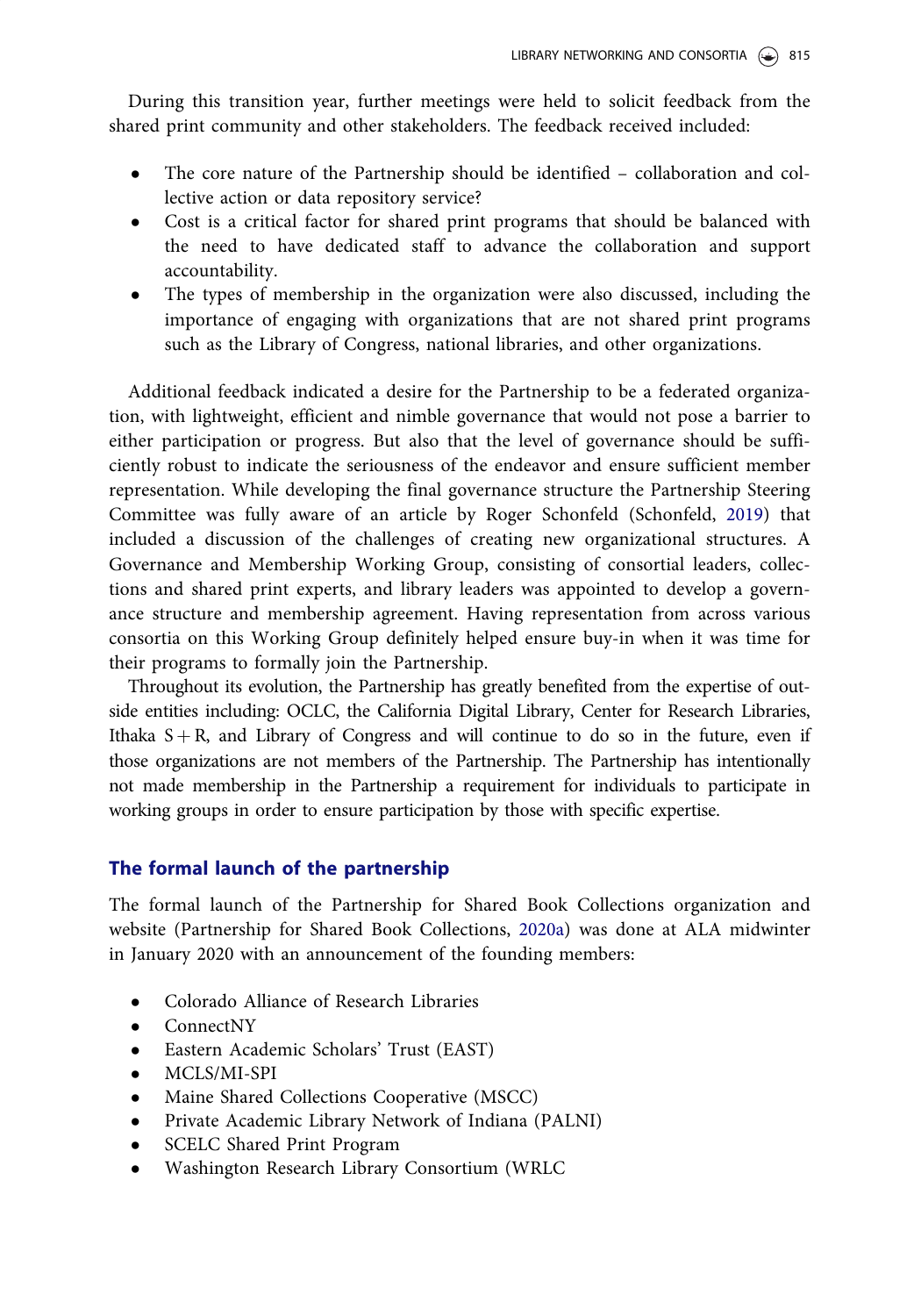## <span id="page-5-0"></span>Partnership business model

The Partnership is fully member funded through an annual \$3,000 membership fee that member programs pay (not individual participating libraries). Members pledge to join the Partnership for an initial term of three years to provide stability. As the Partnership meets its goals the need for a formal organization will continue to be evaluated.

Member fees are being used to fund a part-time Program Coordinator who will oversee the work of the Partnership. Knowing that the size and resources of shared print programs vary greatly, the Partnership decided the fairest and simplest option was to implement a flat fee, which it is hoped is a sufficiently low barrier for participation that membership will be affordable for most shared print programs, recognizing that all programs will derive different but largely equal benefits from the Partnership. Member programs also provide valuable in-kind support through their participation on Partnership committees and components of the Partnership infrastructure (e.g. financial management, website hosting, and providing meeting software).

## Partnership governance

The governance structure is documented in the Member Agreement and Governance Structure (Partnership for Shared Book Collections, [2020c\)](#page-9-0):

- The Partnership is a federation of monograph shared print programs in North America, where members participate in governance and operations, with no single institution predominating.
- Individual libraries would participate in the Partnership through their membership in shared print programs.
- A dedicated Program Coordinator position will manage the daily operations of the Partnership.
- An initial three-year commitment for members to allow time for the services to develop, set clear funding commitments and timelines, and allow enough time for the services to be assessed for continued utility and value to the membership.
- Overall governance of the Partnership is the responsibility of the Partnership's elected Executive Committee, consisting of those with leadership roles at Partnership member programs and library directors and deans. Alongside the Executive Committee is the Operations Committee, consisting of individuals with more hands on shared print operational expertise. There are a number of working groups as well, responsible for working on the various services of the Partnership.

## Partnership services

Below are some initial proposed services of the Partnership. These services are intended to support existing and emerging shared print programs, including those programs with extensive resources and those without:

Analyze costs and determine necessary funding for shared print programs.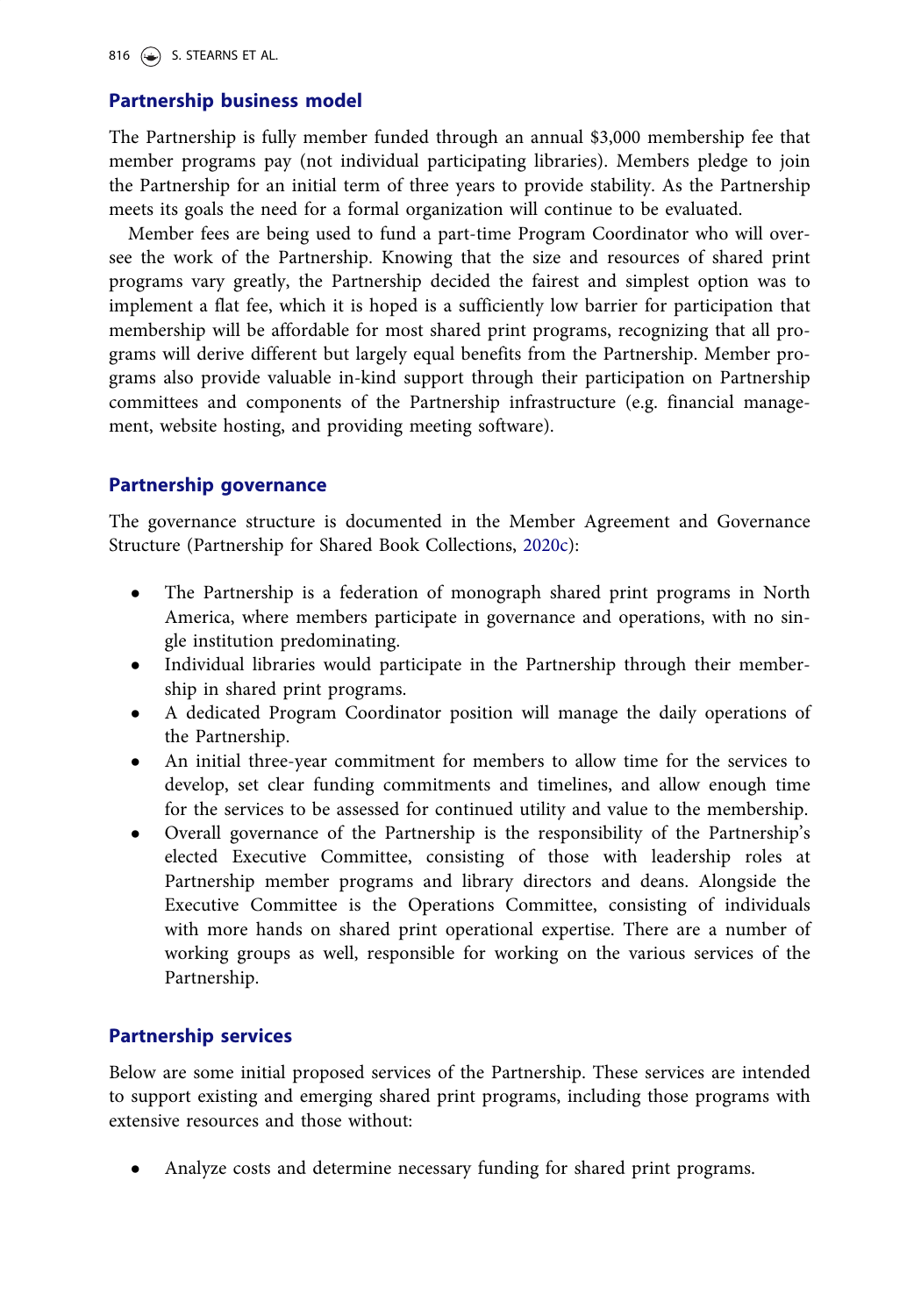- <span id="page-6-0"></span>Develop best practices in areas related to shared print (as described below).
- Develop a Marketing/Communication toolkit that institutions can use with their community of users, funders, administrators, faculty, students, and others, to more easily communicate the need and benefits of shared print.
- Develop and maintain a directory of shared print programs and characteristics, including contact information and key policies of the programs.
- Investigate activities that best scale at the network-level of shared print work, such as conducting research about shared print issues (e.g. optimal numbers of copies).
- Develop and maintain a directory of experts/advisors who may be called upon to offer consultation to support both existing and emerging programs on an as needed basis.
- Develop a toolkit to support startup of new shared print programs for collections and in geographic locations that are not yet served.
- Develop principles for access to content across shared print programs that have shared agreement across members.

## Partnership best practices

Shared print is still a relatively new field of practice, with programs growing organically across different regions of North America. And while the Center for Research Libraries' Print Archive Network (PAN) forum has done an excellent job of allowing programs to share lessons learned there was a definitive need for a comprehensive set of best practices to ensure greater levels of standardization across the field. Nowhere is the benefit of working at scale better illustrated than the work of the Partnership Best Practices Working Group, which has tapped into the collective expertise of the shared print community and other collections and preservation experts to tackle the challenge of developing best practices. The Working Group should be commended for making a significant contribution to the shared print community (Weltin et al., [2020\)](#page-9-0).

Among the existing print practices are:

- Collection Scope of Shared Collections,
- Digital Surrogates, Disclosure of Items in Local Systems, Memorandum of Understanding (MOUs),
- Replacing, Withdrawing, or Transferring Committed Volumes Lost or Damaged Beyond Usability,
- Resource Sharing,
- Retention Period and Survivability,
- Storage Environment

The work of the Best Practices Working Group has evolved as new challenges for shared print programs are identified, with further best practices planned for:

- 1. Transferring Commitments
- 2. Preservation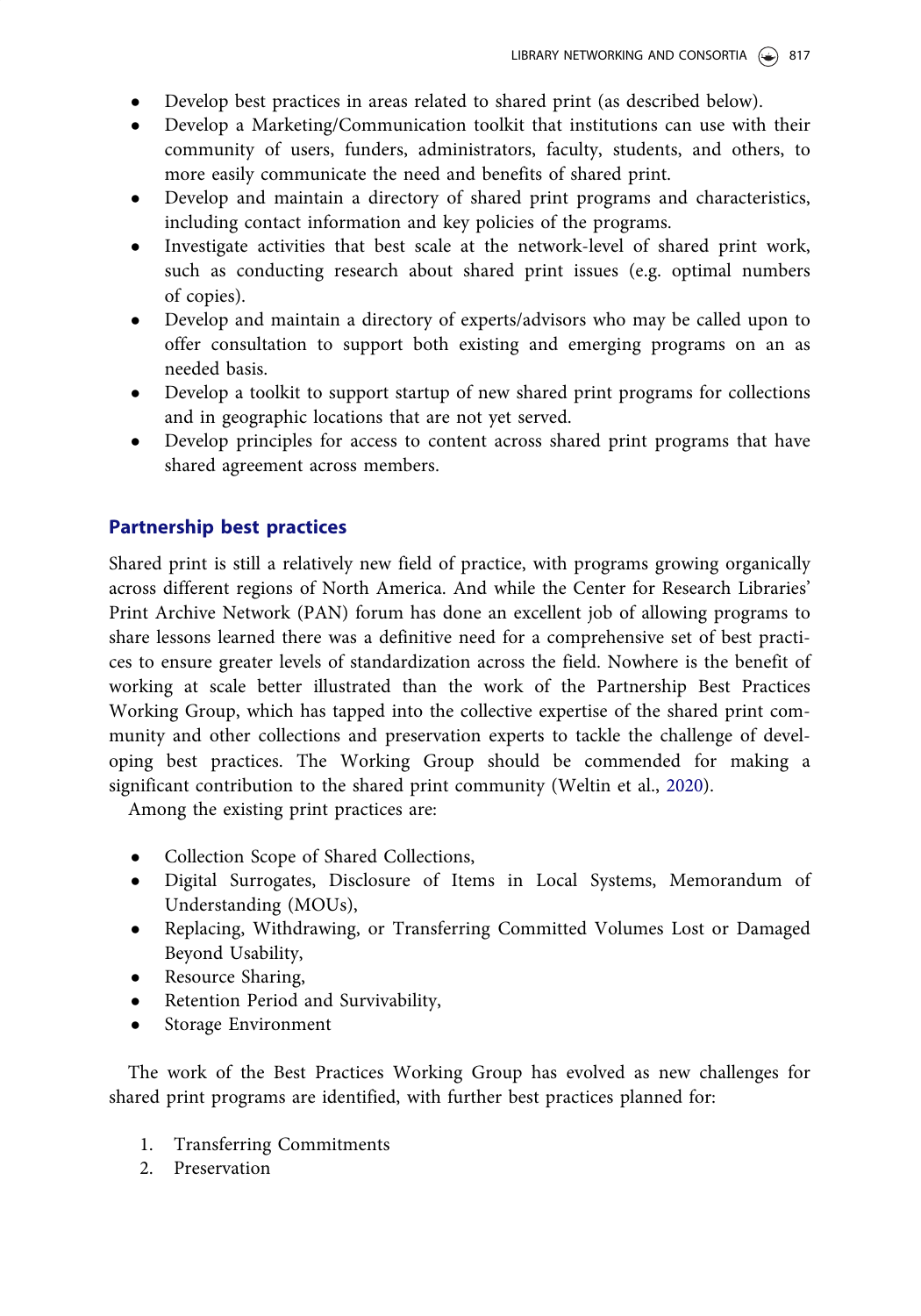#### <span id="page-7-0"></span>818  $\circledast$  S. STEARNS ET AL.

- 3. Programmatic Review Process
- 4. Discovery and Disclosure of Items
- 5. Metadata and Records Sharing
- 6. Statistics and Analytics
- 7. Inventory Processes and Practices
- 8. Access for Users
- 9. Centralized Collections
- 10. Withdrawal from program

The Working Group is also working with OCLC on improvements to the Detailed Metadata Guidelines for Shared Print (OCLC, [2020](#page-9-0)).

Another notable achievement of the Working Group is the development, in collaboration with the Rosemont Shared Print Alliance, of a comprehensive Shared Print Glossary. This Glossary is a useful resource for anyone interested in gaining a better understanding of shared print (Partnership for Shared Book Collections, [2020b](#page-9-0)).

### Support for research

From the first two Summits in 2018, participants considered support for research an important focus of the Partnership. A Risk Working Group, convened by Ian Bogus from ReCAP, has worked to calculate and model risks to print retention. In addition to studying aspects of bibliographic accuracy, which had been reported by many to be a concern, the Working Group engaged with Dr. Candace Yano of the University of California, Berkeley, to develop a model to inform share print practices. The model looks to answer the question, "How do number of copies in different initial conditions and in varying storage environments affect the likely availability of copies over time?". With a focus on investigating usability of retained materials, the model is based on known ageing properties of paper as well as varying environmental conditions of storage.

Members of the Partnership have also been involved in working with thse Library of Congress on a grant funded by the Andrew W. Mellon Foundation entitled "Assessing the Physical Condition of the National Collection". By comparing physical, chemical and optical characteristics of a representative sample of identical books across five research libraries in different regions of the US, the study looks to provide decisionmaking tools to assist in determining how many copies of print materials should be kept in the national collection (National Book Collection, [2020](#page-9-0)).

Over the coming months, the Partnership anticipates developing a research agenda for the future, engaging with external expertise to guide this agenda and potentially seeking outside support for sponsoring further research to inform shared print.

## Continued outreach and engagement

No topic has been of more interest to the programs involved in the Partnership than that of outreach and engagement, acknowledging that individual libraries as well as shared print programs need to develop and promote compelling narratives in support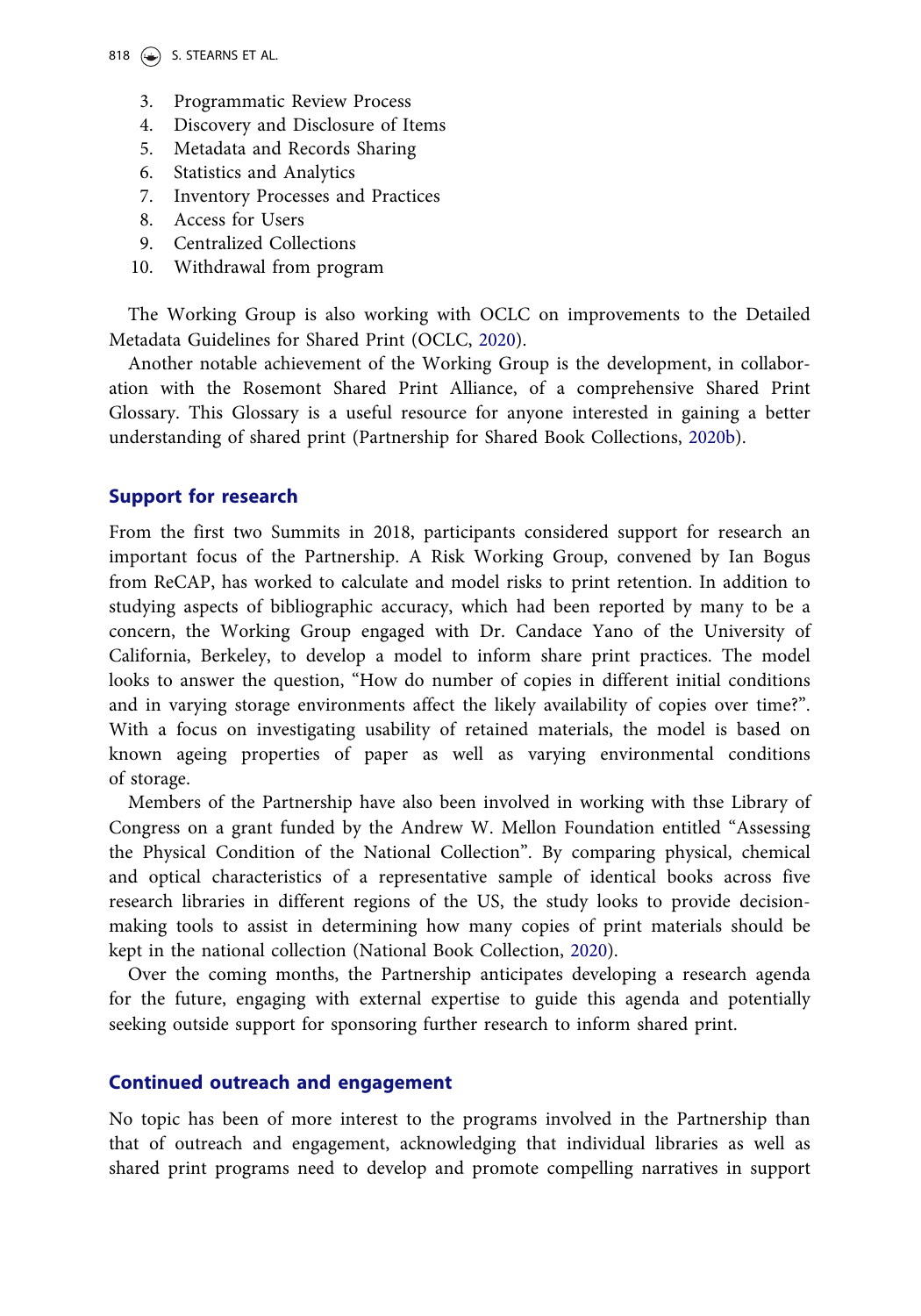<span id="page-8-0"></span>of shared print for a variety of stakeholder audiences. The initial Outreach and Engagement Working Group began by creating a matrix focused on these different stakeholders by identifying ways in which shared print impacts them and by identifying the messaging they find most compelling. The Working Group published a Wikipedia article (Wikipedia Contributors, [2020](#page-9-0)) on shared print and has begun to further identify communications strategies for shared print programs that will be expanded on in the future by the development of a shared print marketing and communications toolkit.

Much of the recent work on outreach and engagement of the Partnership has been done in collaboration with the Rosemont Shared Print Alliance, culminating in creation of a short video in June of 2020 (Krebeck, [2020](#page-9-0)) focused on the value of shared print, even as libraries face the challenges of the global pandemic. Continued focus on the ways in which shared print programs save costs locally while expanding access to collections nationally (including via digitization efforts) provides further evidence of the value libraries gain by participating in shared print.

### Furthering the development of the shared print infrastructure

One of the challenges all shared print programs face is the lack of a well-developed and open infrastructure supporting shared print. While recent developments by OCLC (in conjunction with the Center for Research Libraries) have made it possible for libraries to register shared print commitments in both WorldCat® and the PAPR database, the decision support tools for collection analysis remain expensive and can be out of reach for smaller or developing programs as well as financially impratical on an ongoing basis even for larger programs. Recent expansion of the Colorado Alliance of Research Libraries' Gold Rush software in support of the comparison of library collections offers monograph shared print programs options, but serials and journals decision support continues to be challenging and has limited the growth and expansion of shared print. In addition, collection analysis is often seen as a off-one project and not yet integrated as a part of ongoing collection management by libraries.

In January of 2020, the Center for Research Libraries, the California Digital Library, and HathiTrust announced a joint initiative focused on building on the last decade of collaboration across shared print and advancing shared print's transition to a new phase of integration and interoperability (Weltin et al., [2020](#page-9-0)). This work is to be embedded in the community and intends to engage with the community throughout its development. With the support of the Rosemont Shared Print Alliance and the Partnership for Shared Book Collections, this initiative recognizes the growing importance of embedding shared print within the life cycle of library collections as part of a future focused on sustainable collection development and management.

### Next steps

Having grown from the original eight founding members to a total of fourteen participating shared print programs in the U.S. and Canada, the Partnership is well positioned to allow individual libraries to realize efficiencies by managing down local collections and reallocating investment in print locally while ensuring long-term preservation and